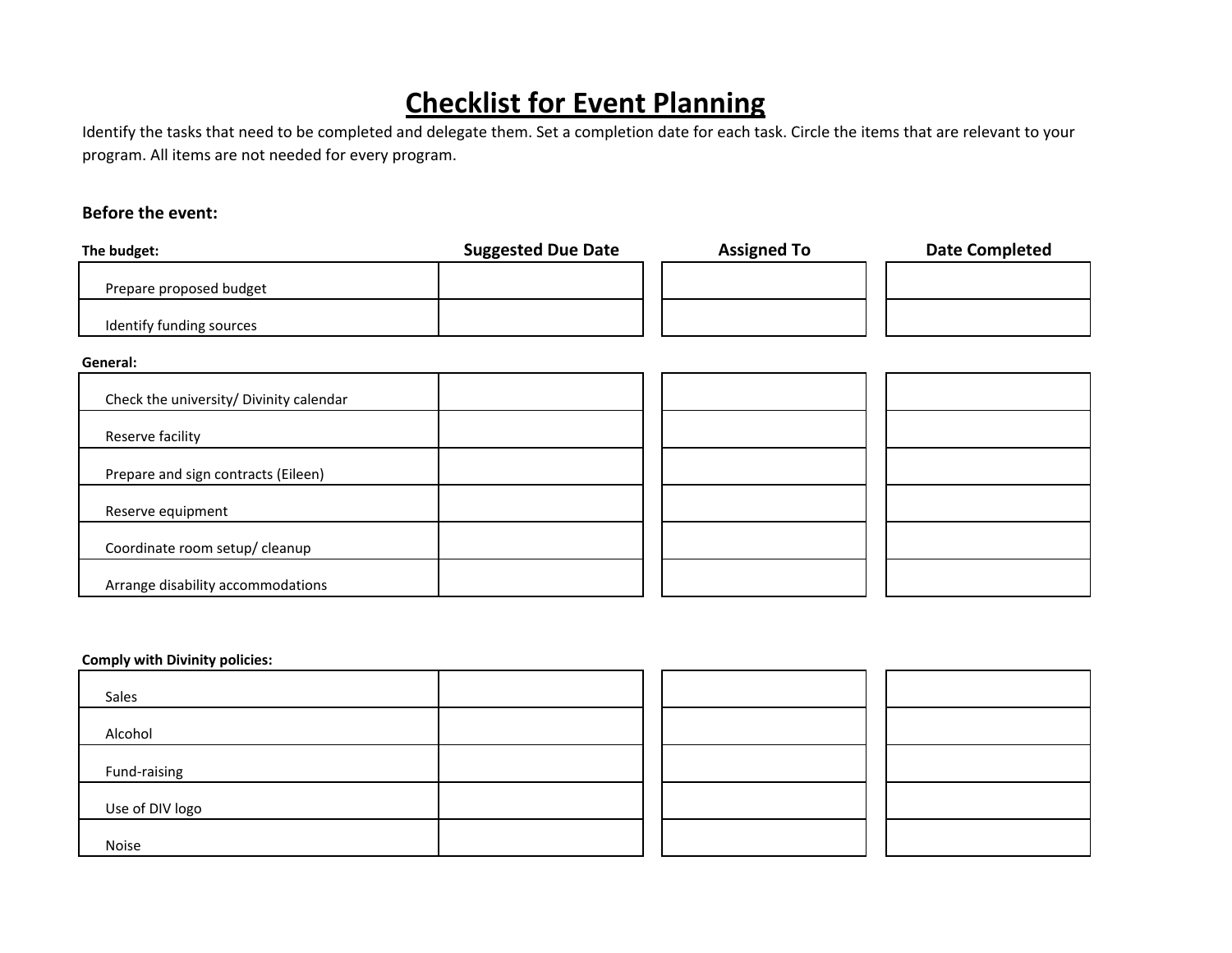### **Decide on the theme**

| <b>Decorations Committee:</b> | <b>Suggested Due Date</b> | <b>Assigned To</b> | <b>Date Completed</b> |
|-------------------------------|---------------------------|--------------------|-----------------------|
| Design                        |                           |                    |                       |
| Purchase Materials            |                           |                    |                       |

#### **Entertainment Committee:**

| Contract performer(s) |  |  |  |
|-----------------------|--|--|--|
| Process payment(s)    |  |  |  |
| Design/ Print Program |  |  |  |

#### **Promotion Committee:**

| Develop strategy and schedule       |  |
|-------------------------------------|--|
| <b>Request Mailing Lists</b>        |  |
| Design Save the Dates/ Invitations  |  |
| Design posters                      |  |
| Determine Announcement              |  |
| Social Media                        |  |
| Write and distribute press releases |  |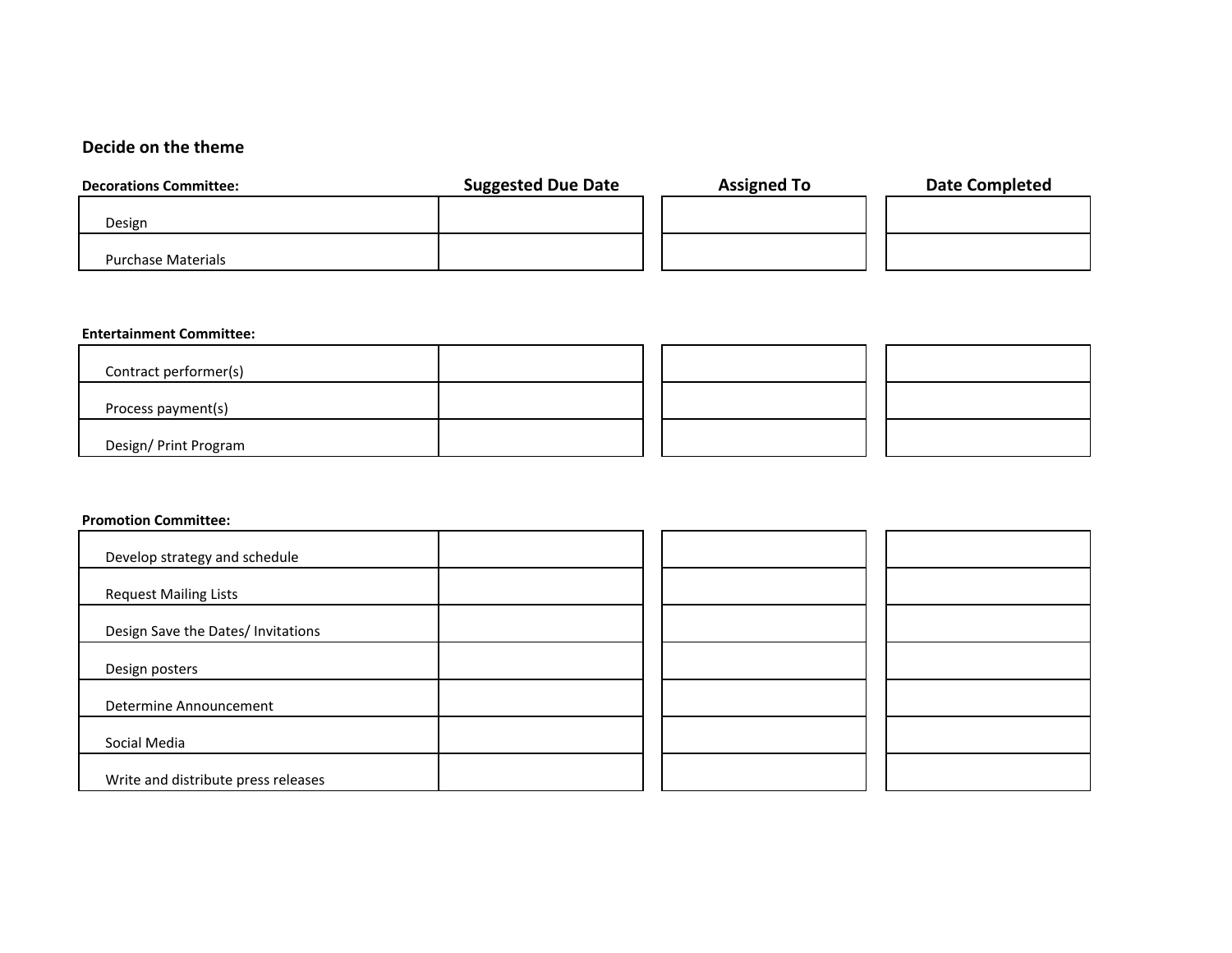# **Decide on the theme ‐ continued**

| <b>Catering/ Production Committee:</b> | <b>Suggested Due Date</b> | <b>Assigned To</b> | <b>Date Completed</b> |
|----------------------------------------|---------------------------|--------------------|-----------------------|
| Set menu                               |                           |                    |                       |
| Choose caterer                         |                           |                    |                       |
| Arrange for equipment                  |                           |                    |                       |
| Arrange for parking                    |                           |                    |                       |
| Arrange for meals                      |                           |                    |                       |

#### **Tickets Committee:**

| Determine seating arrangement |  |
|-------------------------------|--|
| Order tickets                 |  |
| Determine sales locations     |  |
| Schedule ushers               |  |
| Secure cash box               |  |

## **Other:**

| Several days prior to event, confirm: | <b>Suggested Due Date</b> | <b>Assigned To</b> | <b>Date Completed</b> |
|---------------------------------------|---------------------------|--------------------|-----------------------|
| Facility rental and setup             |                           |                    |                       |
| Equipment use and setup               |                           |                    |                       |
| Nametags                              |                           |                    |                       |
| Caterer                               |                           |                    |                       |